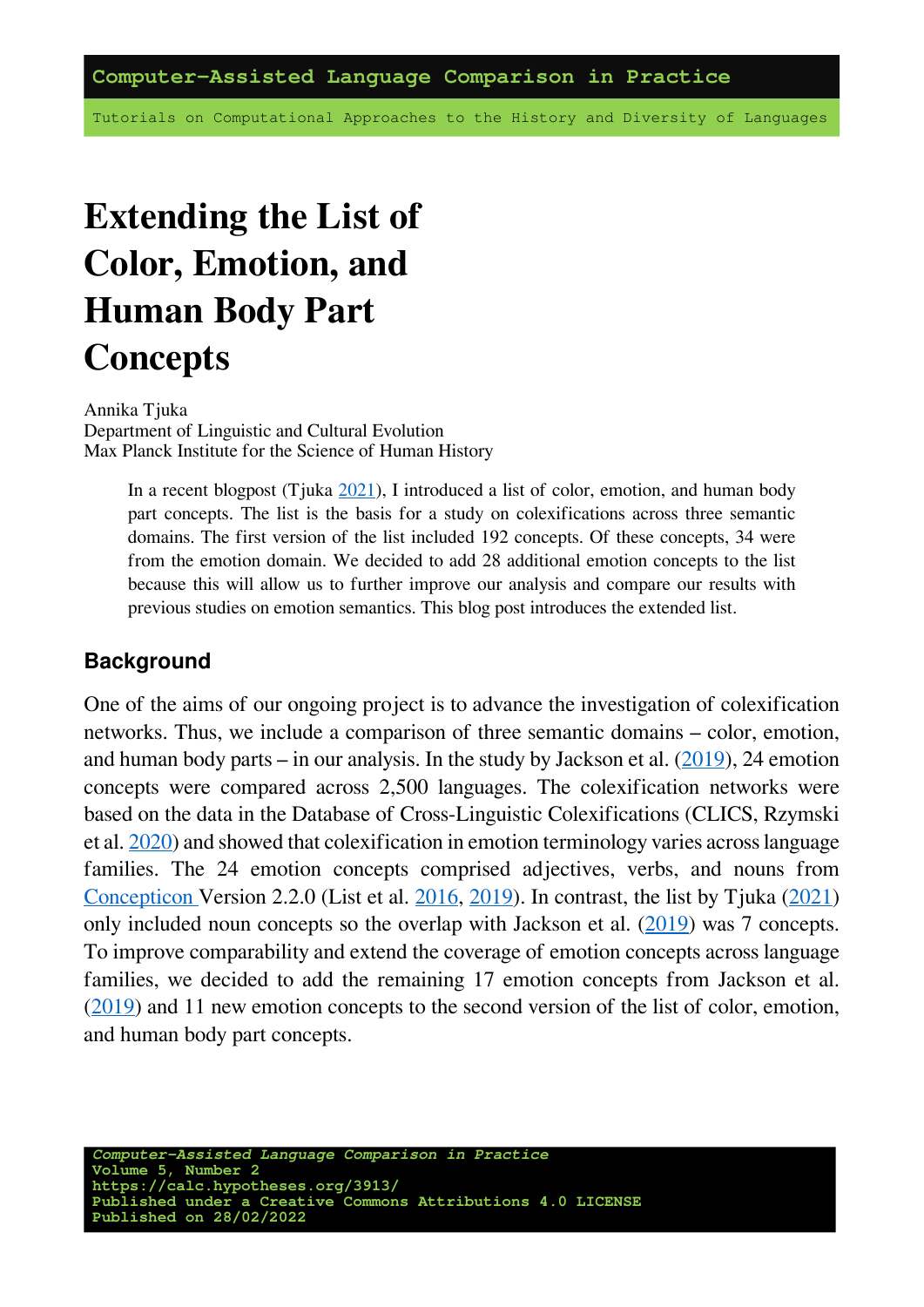#### **Second Version of the Concept List**

Theextended version of the list described in Tiuka ([2021\)](https://calc.hypotheses.org/3023) now consists of 220 concepts. The 22 color concepts and 136 human body part concepts stayed the same and are still on the list. However, we included emotion concepts that either also occurred in Jackson et al. [\(2019](https://doi.org/10.1126/science.aaw8160)) or were added in the latest release of [Concepticon](https://concepticon.clld.org/) Version 2.5.0. (List et al. [2021](https://doi.org/10.5281/zenodo.596412)). The new list was published on Zenodo and is available here: <https://doi.org/10.5281/zenodo.6226423> (see Supplementary Material below).

The first version of the list already comprised noun concepts such as [2941](https://concepticon.clld.org/parameters/2941) [HAPPINESS](https://concepticon.clld.org/parameters/2941) and [1000 ANXIETY](https://concepticon.clld.org/parameters/1000) from the emotion domain based on Version 2.5.0 of [Concepticon](https://concepticon.clld.org/) (List et al. [2021\)](https://doi.org/10.5281/zenodo.596412). Thus, we only added verbs and adjectives from the emotion domain to the new version. For example, verbs like [150 WORRY](https://concepticon.clld.org/parameters/150) or [1875](https://concepticon.clld.org/parameters/1875) [REGRET](https://concepticon.clld.org/parameters/1875) as well as adjectives such as [1572 SURPRISED](https://concepticon.clld.org/parameters/1572) and [1826 ANGRY](https://concepticon.clld.org/parameters/1826) were added. The list now includes all concepts that were used in Jackson et al.([2019\)](https://doi.org/10.1126/science.aaw8160) plus 11 new emotion concepts.

#### **Summary**

In an ongoing project, we investigate colexification networks across three semantic domains: color, emotion, and human body parts. The basis for our analysis is a list of color, emotion, and human body part concepts based on the concept sets in [Concepticon](https://concepticon.clld.org/) (Version 2.5.0, List et al.  $2021$ ). The original version of the list (Version 1, Tiuka [2021\)](https://doi.org/10.5281/zenodo.596412) wasextended to improve the comparability of our analysis with Jackson et al. ([2019\)](https://doi.org/10.1126/science.aaw8160) and the overage of emotion concepts across language families. We will report on the results of our study in due time.

### **Supplementary Material**

Tjuka, Annika. 2022. A list of color, emotion, and human body part concepts (Version 2). Zenodo: <https://doi.org/10.5281/zenodo.6226423>.

## **References**

- Jackson, Joshua Conrad, Joseph Watts, Teague R. Henry, Johann-Mattis List, Robert Forkel, Peter J. Mucha, Simon J. Greenhill, Russell D. Gray & Kristen A. Lindquist. 2019. Emotion semantics show both cultural variation and universal structure. *Science Report* 366. 1517–1522. <https://doi.org/10.1126/science.aaw8160>.
- List, Johann Mattis, Christoph Rzymski, Simon Greenhill, Nathanael Schweikhard, Kristina Pianykh, Annika Tjuka, Carolin Hundt & Robert Forkel. 2021. *Concepticon. A resource for the linking of concept lists* (Version 2.5.0). Leipzig, Germany: Max Planck Institute for Evolutionary Anthropology. [https://doi.org/10.5281/zenodo.596412.](https://doi.org/10.5281/zenodo.596412) [https://concepticon.clld.org/.](https://concepticon.clld.org/)
- List, Johann-Mattis, Michael Cysouw & Robert Forkel. 2016. Concepticon: A resource for the linking of concept lists. In Nicoletta Calzolari, Khalid Choukri, Thierry Declerck, Marko Grobelnik, Bente Maegaard, Joseph Mariani, Asuncion